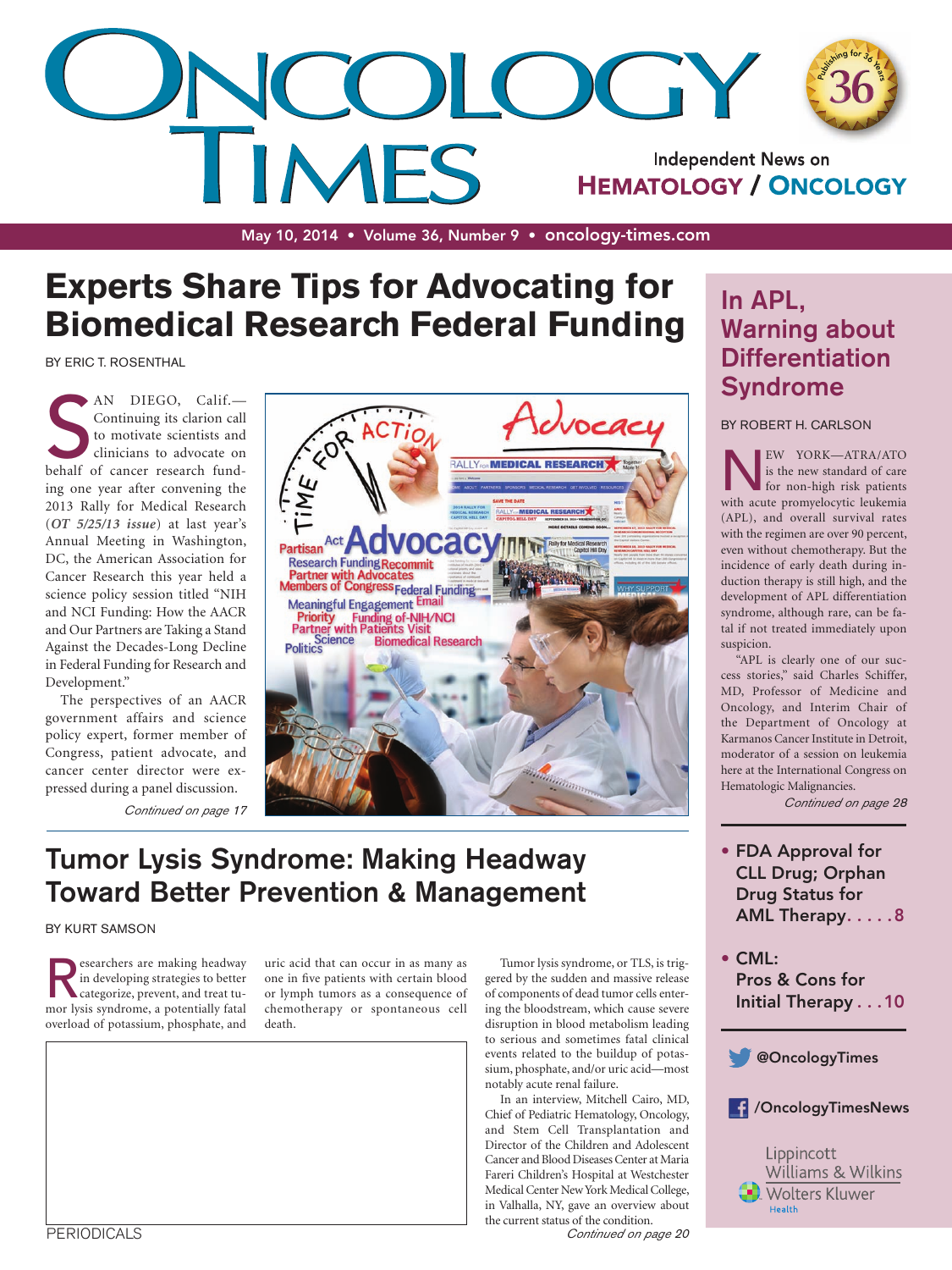#### **TUMOR LYSIS SYNDROME**

**Continued from page 1**

He noted that TLS is the most common emergency faced by physicians treating patients with malignancies of the blood, bone marrow, or lymph nodes, including leukemias, lymphomas, and myelomas, and is seen most often in those with acute lymphoblastic leukemia (ALL) and Burkitt's lymphoma.

TLS, however, can also occur with other hematologic malignancies and solid tumors and those with a high proliferation rate or a large tumor burden, or who are highly sensitive to cytotoxic treatment, he added.

In 2004, he was part of an international TLS expert consensus panel that proposed a set of guidelines for managing and treating the disorder, and categorized blood malig-

nancies and solid tumors as being of low, intermediate, or high risk. A more refined version was published in 2010, and although the system is in wide use, it has yet to be formally adopted by professional cancer societies.

#### **Laboratory or Clinical TLS**

Their research built off of the Hande-Garrow classification system, published in 1993 by Vanderbilt University oncologists, which proposed classifying TLS into two types—laboratory or clinical (LTLS or CTLS)—based on patients who do not require therapeutic intervention and those with lifethreatening clinical abnormalities (*[Am](http://www.amjmed.com/article/0002-9343(93)90174-N/abstract) [J Med 1993;94:133-139](http://www.amjmed.com/article/0002-9343(93)90174-N/abstract)*).

The earlier model required an increase in laboratory values of

**Diagnostic Thresholds**

The international consensus panel has defined tumor lysis syndrome based on the thresholds for serum uric acid, phosphate, potassium, and calcium, with at least two of the following required for diagnosis:

- Uric acid  $\geq 8$  mg/dL
- Potassium  $\geq 6$  mEq/L
- Phosphorus  $\geq 2.10$  mmol/L for children or  $\geq 1.45$  mmol/L for adults
- $Calcium \leq 1.75$  mmol/L

Laboratory TLS is defined in the criteria as serum uric acid levels within normal limits, but serum phosphate and potassium levels exceeding the upper limit of normal. LTLS was also diagnosed when uric acid levels are above the upper limit of normal and either phosphate or potassium levels are above the upper limit of normal. An elevated uric acid, potassium and phosphate has previously been determined to be ≥476 μmol/l or ≥25% increase from baseline, ≥6.0 mmol/l or ≥25% increase from baseline and ≥2.1 mmol/l or ≥25% increase from baseline, respectively.

During the time period when patients are at risk of developing LTLS, electrolyte and chemistry monitoring should be conducted at least every six hours or sooner, according to the panel's recommendations.

In addition, calcium levels are not included as a criterion for establishing LTLS because hypocalcaemia may not be considered a direct consequence of TLS and is associated with high phosphate levels in most cases. This model should not however be used in patients with preexisting high uric acid levels due to gout prior to the diagnosis of their malignancy.

hydration plus allopurinol or rasburicase for intermediate-risk patients, and close monitoring of patients at low risk. Similar recommendations were made for the primary management of patients with established TLS, with the addition of aggressive hydration and diuresis. The guides do not recommend alkalinization.

25 percent above baseline, which did not take into account patients having preexisting abnormal values, Cairo noted. That model also required that changes occur within four days of the initiation of therapy, which did not account for patients who present with TLS or develop it before therapy or after four days. Under the 2010 guidelines (*see box*), TLS is defined as the above plus any of several clinical manifestations occurring within five days of meeting these criteria, including new-onset renal insufficiency, cardiac arrhythmias, seizures, or death. Renal insufficiency is defined as a creatinine level of at least 1.5 times the upper limit of normal. Risk factors included biological evidence of LTLS, proliferation, the bulk and stage of the malignant tumor (and renal impairment and/or involvement at the time of TLS diagnosis). The guidelines also divided

patients into low, intermediate, or high risk of TLS, and offered prophylaxis

**<u>ENERGINE AND SURFACTS Syndrome</u>** 

In general, most solid tumors are classified at low or very-low risk, but bulky solid tumors sensitive to chemotherapy, such as neuroblastomas, germcell tumors, and small-cell lung cancers, were classified as intermediate risk. Cairo said that the consensus panel concluded that prevention is the best management strategy for at-risk patients, with hydration and prophylactic rasburicase for high-risk patients,

recommendations.

"The potential severity of complications due to TLS requires measures for prevention in high-risk patients and prompt treatment in the event that symptoms arise," he said. "Recognition of risk factors, monitoring of at-risk patients, and appropriate interventions are key to preventing or managing TLS."

#### **Incidence Rates**

In 2012 at the American Society of Hematology Annual Meeting, Cairo and colleagues presented findings from

a retrospective study of TLS among 951 cancer patients treated in the Henry Ford Health System in Detroit, the largest cohort to be studied to date (*[Abstract](https://ash.confex.com/ash/2012/webprogram/Paper47432.html)  [238](https://ash.confex.com/ash/2012/webprogram/Paper47432.html)*). The rate of TLS was 9.3 percent overall within one week of diagnosis, but among patients with

certain hematologic malignancies including leukemias, multiple myeloma, and esophageal and liver cancers—the rate was as high as 20 percent. In other major categories of malignancies, the prevalence ranged from about four to eight percent.

About two-thirds of patients with TLS had at least one clinical manifestation and, among subtypes of hematologic malignancies, the highest rates were seen in patients with leukemias (26% in LTLS patients and 16.4% in CTLS patients), followed by multiple myeloma, but the syndrome was not reported in any patients with Hodgkin lymphoma. For solid tumors, esophageal malignancies showed the highest rate (23.5%), but CTLS was much less common and occurred in only six percent of patients. In contrast, 14 percent of liver cancer patients had the syndrome, all of whom had clinical manifestations.

Nearly 85 percent of cases of laboratory tumor lysis syndrome occurred followed chemotherapy, but the remainder appeared to develop as a result of spontaneous tumor cell death.

Cairo said that elevated phosphorus was the most common component of the laboratory diagnoses, while high levels of creatinine was the most common clinical sign, and was observed in more than 50 percent of patients, followed by arrhythmias, which were seen in about 40 percent of patients.

"The incidence of LTLS and CTLS appears to be more prevalent among newly diagnosed cancer patients undergoing induction chemotherapy than previously recognized," he said.

"The potential severity of complications due to TLS requires measures for prevention in highrisk patients and prompt treatment in the event that symptoms arise."

*continued on page 21*